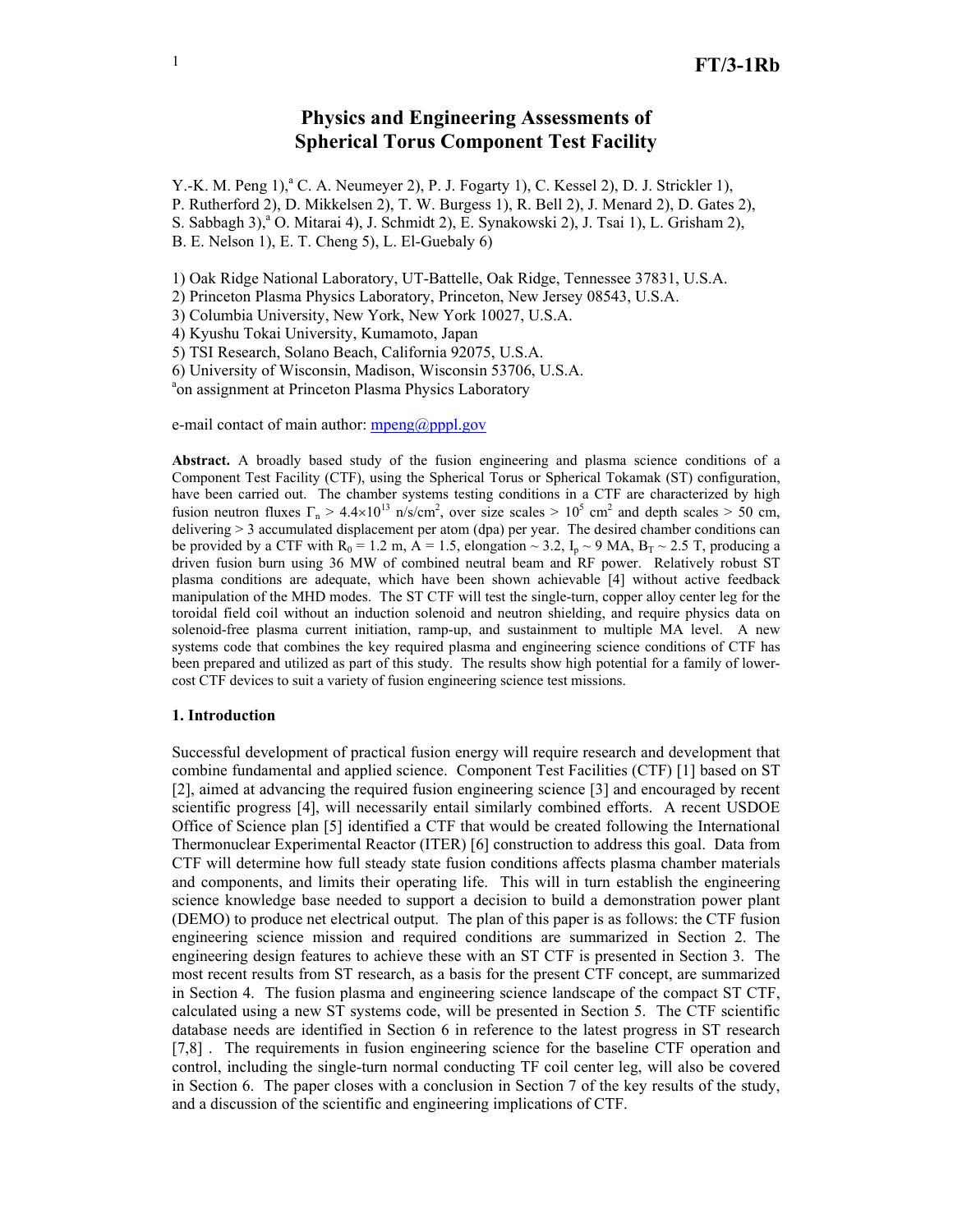## **2. CTF Fusion Engineering Science Mission and Required Conditions**

A comprehensive assessment of the required knowledge base of the fusion chamber systems were reported by Abdou et al [3]. The key ingredients of the full conditions can be restated in Table I in terms of engineering and material science, in comparison with the ITER design and those anticipated for a DEMO [9,10] that assumes a 2-year maintenance cycle with a fully remote-maintainable design (see, Section 3).

TABLE I. Key fusion engineering science conditions to be provided by CTF, relative to ITER design and a DEMO concept assuming a two-year maintenance schedule.

| <b>Fusion Engineering Science Conditions</b>                               | <b>ITER</b> | <b>CTF</b> | <b>DEMO</b> |
|----------------------------------------------------------------------------|-------------|------------|-------------|
| 14-MeV neutron flux through chamber surface, $\Gamma_n (10^{13} n/s/cm^2)$ | $-3.7$      | >4.4       | $\sim$ 18   |
| 14-MeV neutron heat flux through chamber surface $(W/cm2)$                 | $\sim 60$   | >100       | $-400$      |
| Depth of energetic (>1 keV) neutron-material interactions (cm)             | $\sim 50$   | >50        | $\sim 50$   |
| Transverse diension scale of interest to energetic $(>1 \text{ keV})$      | ~1000       | $\sim 500$ | ~1000       |
| neutron-material interactions (cm)                                         |             |            |             |
| Total chamber systems displacement per atom, dpa                           | $\sim$ 3    | >60        | $\sim 60$   |
| Dpa per full-flux year, $D$                                                | $\sim$ 6    | >10        | $\sim 40$   |
| Duration of sustained neutron interactions (s)                             | $\sim 10^3$ | $>10^6$    | $\sim 10'$  |
| Tritium self-sufficiency goal (%)                                          | $\sim$ ?    | >90        | >100        |
| Integrated duty factor, $F_D$ (%)                                          | 2.5         | 30         | 75          |

It is seen that CTF bridges the gap between the ITER and the DEMO chamber conditions in all aspects except in fusion neutron and neutron heat fluxes. There is thus a high value to enhance the CTF conditions toward those of DEMO by increasing these fluxes. ITER provides adequate conditions in the spatial scales of materials depth and transverse dimension of interest; falls short of the DEMO neutron and neutron heat fluxes as in the case of the CTF baseline; but falls far short in dpa, duration, and tritium self-sufficiency. A successful ITER program will therefore provide incentive to deploy CTF on the path toward DEMO.

# **3. A ST Design to Achieve CTF Mission**

To achieve the CTF fusion engineering science conditions, including an integrated duty factor that is one order of magnitude larger than the operational target of ITER, all chamber systems must allow relatively rapid replacement through remote handling, to minimize the Mean-Time-To-Replace/Repair (MTTR) [3]. The small aspect ratio of the ST introduces the possibility of a fully demountable TF coil system, if a single-turn, normal conducting center leg is used in the absence of a central solenoid magnet or substantial nuclear shielding [11]. Remote handling of all chamber systems in radial or vertical directions would then be made possible. Figures 1 and 2 depict the arrangements of all chamber systems in such a CTF.

The chamber systems that require frequent un-scheduled replacement, such as the *FIG. 1. Vertical cross section view of CTF for* 



*full remote handling of all chamber systems.*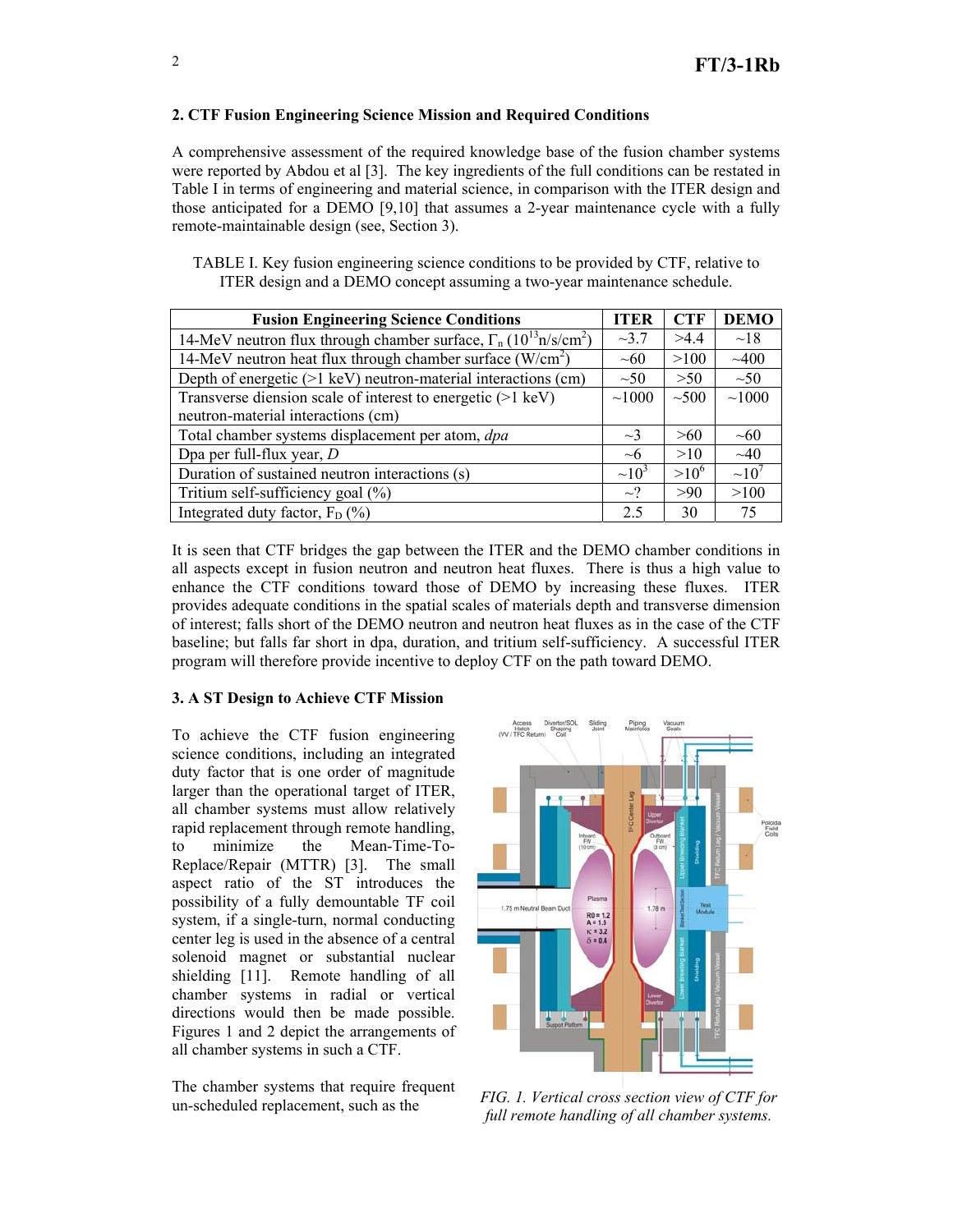modules to test and develop the engineering knowledge base for strong fusion neutron heating and tritium fuel reproduction, are placed on the mid-plane for rapid horizontal replacement. The transfer cask concept for handling the nuclear test blankets in ITER [12] can be used in CTF. Other systems that likely require similar access, including radiofrequency launchers, diagnostic systems, and neutral beam injection, could also be place on the mid-plane. Assuming tangential neutral beam



*FIG. 2. Mid-plane view of a CTF configured for full remote handling of all chamber systems.* 

injection, the mid-plane chamber systems could be arranged in a "daisy-wheel" of nearly identical modules with identical plasma facing wall area (about  $1.5m \times 1.8m$  for the case with  $R_0 = 1.2$ m), and hence nearly identical exposure to the fusion plasma and neutron fluxes.

Other chamber systems would acquire vertical access for remote handling. Figure 3 depicts the arrangement that makes this possible. A sizable shielded maintenance enclosure could be envisioned to handle the relatively moderate size of the chamber systems, including the TF coil center leg, which would have a total height of about 15 m and a total weight of about 200 metric tons. The chamber systems could be accessed vertically following hands-on evacuation and disconnection of all services from outside of the shield boundary of the CTF. A complete remote disassembly of all the chamber systems would become possible. The mid-plane modules, including the neutral beam liner, diagnostic systems and radiofrequency launchers would be removed horizontally to facilitate the disassembly. The entire procedure of disassembly (and assembly in reversed



*FIG. 3. Shielded maintenance cask systems are envisioned to allow horizontal remote replacement of mid-plane modules and the neutral beam systems, and vertical remote replacement of other chamber systems.* 



*FIG. 4. Vertical remote disassembly procedure envisioned for CTF chamber systems.* 

order), depicted in Figure 4, is estimated to require about 45 days [13], if adequate capabilities in transportation of the evacuated and shielded transfer casks and hot cell facilities are also provided. This approach, which is suitable for the ST configuration, would permit a high operational duty factor  $(-30\%)$ .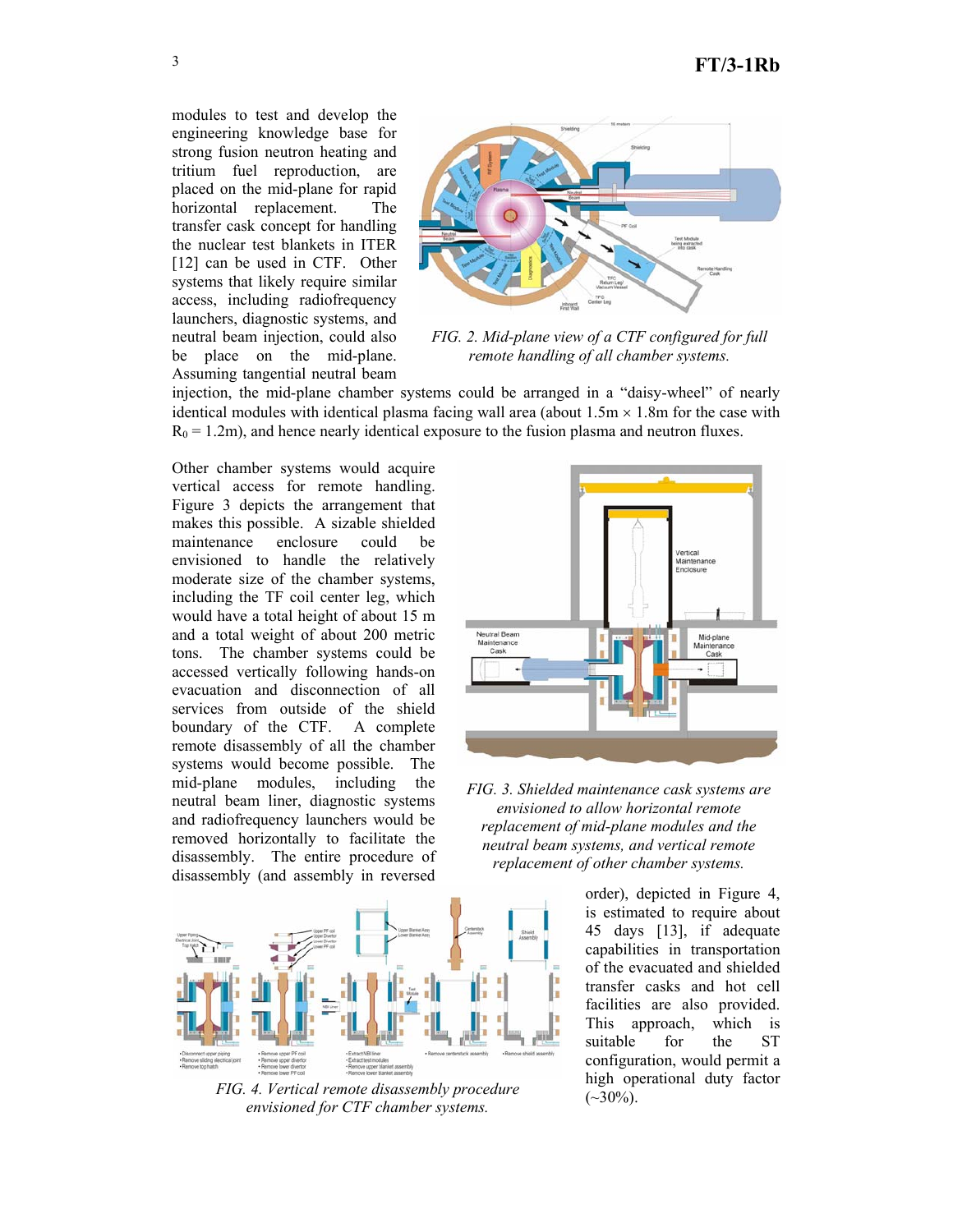### **4. Recent Progress is ST Plasma Science Knowledge Base for CTF**

Recent studies of the global plasma stability beta limits in ST [14,15] and comparisons with the experimental results [4,7,8] have shed additional light on how a substantial range of plasma parameters of interest to the CTF can be produced while staying substantially below the plasma operational limits. Figure 5 presents a summary of the toroidal beta values  $(\beta_T \propto \langle p \rangle / B_{T0}^2)$ , where  $\langle p \rangle$  = average plasmas pressure and  $B_{T0}$  = applied toroidal field at the plasma major radius  $R_0$ ) achieved so far on NSTX without active control of field errors and MHD modes. Also indicated are the parameter regimes of interest to the CTF under consideration (Section 5) and the ST DEMO [9,10].



*FIG. 5. Toroidal betas (*β*T) and the normalized plasma current (I<sub>N</sub> = I<sub>n</sub>/aB<sub>T0</sub>) obtained so far on NSTX, relative to the regimes of interest to CTF, DEMO, and the normal aspect ratio tokamak.* 

Under neutral beam injection (NBI) alone, relatively long-pulse plasmas have been routinely obtained that have properties of interest to the CTF. The plasma thermal energy confinement times  $\tau_E$  compares favorably with the standard ITER H-mode scaling [16]. Results of analysis of a number of such H-mode plasmas indicate that H-factors up to 1.3 can be obtained [17]. Since  $\chi_i$  can be substantially different from  $\chi_{e}$ , it is necessary to separate the energy confinement times of the electrons and ions [18] in order to make projection to CTF. By using the measured profiles, accounting for energy transfer between electrons and ions, and subtracting the stored energy of the NBI ions, we arrive at an partition of the energy loss channels between the electrons and ions, respectively, with  $H_{98e} \sim 0.7$  and  $H_{98i} \sim 4.0$ .

The "bootstrap" current  $I_{BS}$  [19] has been estimated to be substantial on NSTX owing to the relatively high  $\beta_N$  and  $q_{cyl}$ . Figure 6 shows a summary of the results in bootstrap current fraction  $f_{BS} = I_{BS}/I_p$  and  $\beta_T$ . The regime of interest to the CTF is near  $f_{BS} \sim$ 0.5 and  $\beta$ <sub>T</sub> ~ 20%, within the range of parameters already produced in NSTX. In contrast, the regime of interest to the ST DEMO is near  $f_{BS} \sim 0.9$  and  $\beta_T \sim 50\%$ .

To sustain a driven burn  $(0 \sim 2)$  in the CTF, it is necessary to maintain the fusion product of T<sub>i</sub>n<sub>i</sub> $\tau_{\rm E}$  up to the level of  $5\times10^{19}$  $keV-s/m<sup>3</sup>$ . The normalized fusion product



*FIG. 6. Progress of bootstrap current fraction versus* β*T on NSTX for 2001-2003 and 2004.* 

 $\beta_{\rm N}$ H<sub>89P</sub> represents an equivalent plasma condition that can be tested on NSTX. Here H<sub>89P</sub> is the confinement time factor relative to the so-called "L-mode" plasma [16]. Recent progress in this direction [20] is presented in Figure 7 together with the CTF requirements. Also shown are the fusion neutron fluxes that can be produced in the CTF for a range of normalized fusion products. It is seen that the results on NSTX, where  $\beta_N H_{89P} = 9-11$ , can be projected to fusion neutron fluxes  $\Gamma_n$  up to 8.9×10<sup>13</sup> n/s/cm<sup>2</sup> in the CTF. To double  $\Gamma_n$  in CTF toward the level of DEMO in CTF would require a substantially higher  $β_NH_{89P}$  (= 16).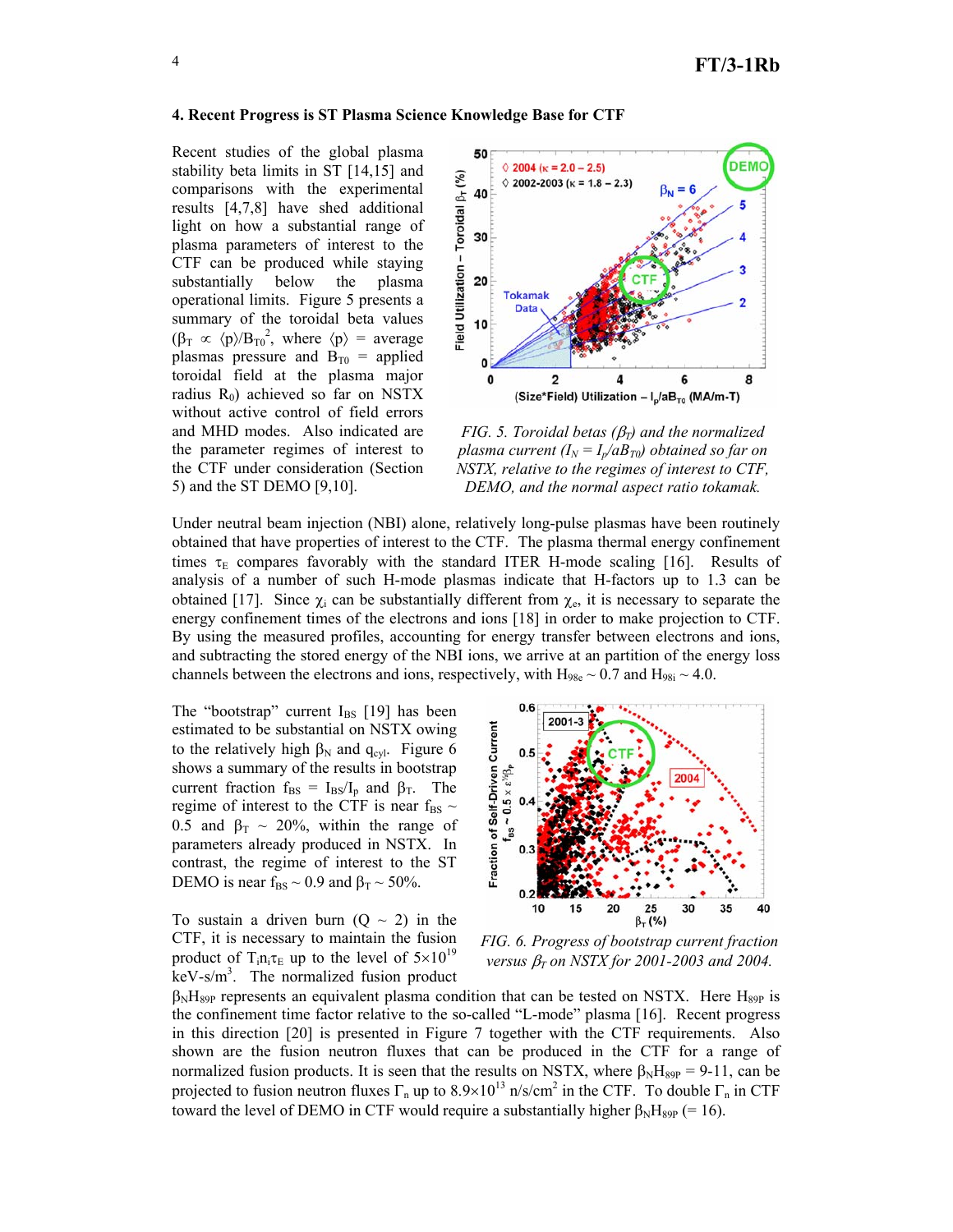To maintain steady state conditions, it is necessary to calculate the plasma current profile evolution driven by a combination of NBI, bootstrap effect, and a moderate amount of RF if necessary for profile tailoring. Without assuming active feedback control of global MHD modes, it is further necessary to determine if the plasma profiles so determined would be stable. The TSC [21] and PEST2 [22] codes are used in these calculations, for the baseline case producing  $\Gamma_n = 4.4 \times 10^{13}$  n/s/cm<sup>2</sup>, at a density  $\langle n_e \rangle = 0.69 \times 10^{20}$  m<sup>-3</sup> and E<sub>NB</sub> = 110  $kV$   $D^0$ , using a TFTR-type positive ion beam system [23].



*FIG. 8. Inboard limited CTF plasma with*  $\ell_i(1) = 0.25$ ,  $\kappa = 3.2$ ,  $\delta = 0.4$ ,  $\beta_N = 4.0$ , and  $\beta_T = 20\%$ .

Ideal MHD stability calculations of the n=1 kink mode, without a wall, show that the reference shape  $\kappa = 3.2$  and  $\delta = 0.4$  is stable in the target range of  $3.0 \leq \beta_N \leq 4.5$  required for CTF, with  $\ell_i(1)$  < 0.5. Ideal MHD stability of lower elongations and triangularities are also examined. Broad NB deposition and driven current profiles are combined with bootstrap current and an assumed off-axis current produced by EBW to enable a range of  $0.25 \le \ell_i(1) \le 0.5$ . The consistency of the current profile, pressure profile, plasma shape, PF coil capability, and ideal MHD stability without active feedback, is being determined. The free-boundary evolution code TSC is used to examine the flattop plasma with extrapolated NSTX thermal diffusivities, and to examine the solenoid-free ramp-up requirements. Figure 9 shows the CTF plasma profiles for the Phase-I operation conditions indicated in Table II.



*FIG. 7. Progress on NSTX in β<sub>N</sub>H<sub>89P</sub> and the plasma flattop time normalized to τ<sub>E</sub>, compared with the equivalent conditions on tokamaks.* 

Free-boundary equilibrium calculations (Figure 8) indicate that plasma elongations up to 3.2 can be produced using the distant PF coils in CTF for  $\ell_i(1)$  < 0.5, at  $3.0 \leq \beta_N \leq 4.5$ . In the case of inboard limited plasmas during Phase-I operation (see, Table II), this is accomplished by controlling the location of the Xpoint inside the VV without allowing the plasma to connect to it. However, the triangularity reaches 0.45 only at the lower  $\ell_i(1)$  values about 0.3, progressively decreasing to 0.2 as  $\ell_i(1)$  rises to 0.5.



*FIG. 9. CTF plasma current profiles calculated by the JSOLVE code for the steady-state TSC simulation. Profiles* 

*with*  $\ell_i(1) = 0.5 \& q_0 \sim 2 \text{ can be}$ *maintained by I<sub>NB</sub> and I<sub>BS</sub> (left-hand side), while adding IEBW = 1 MA would allow those with*  $\ell_i(1) = 0.25 \& q_0 \sim 4$ .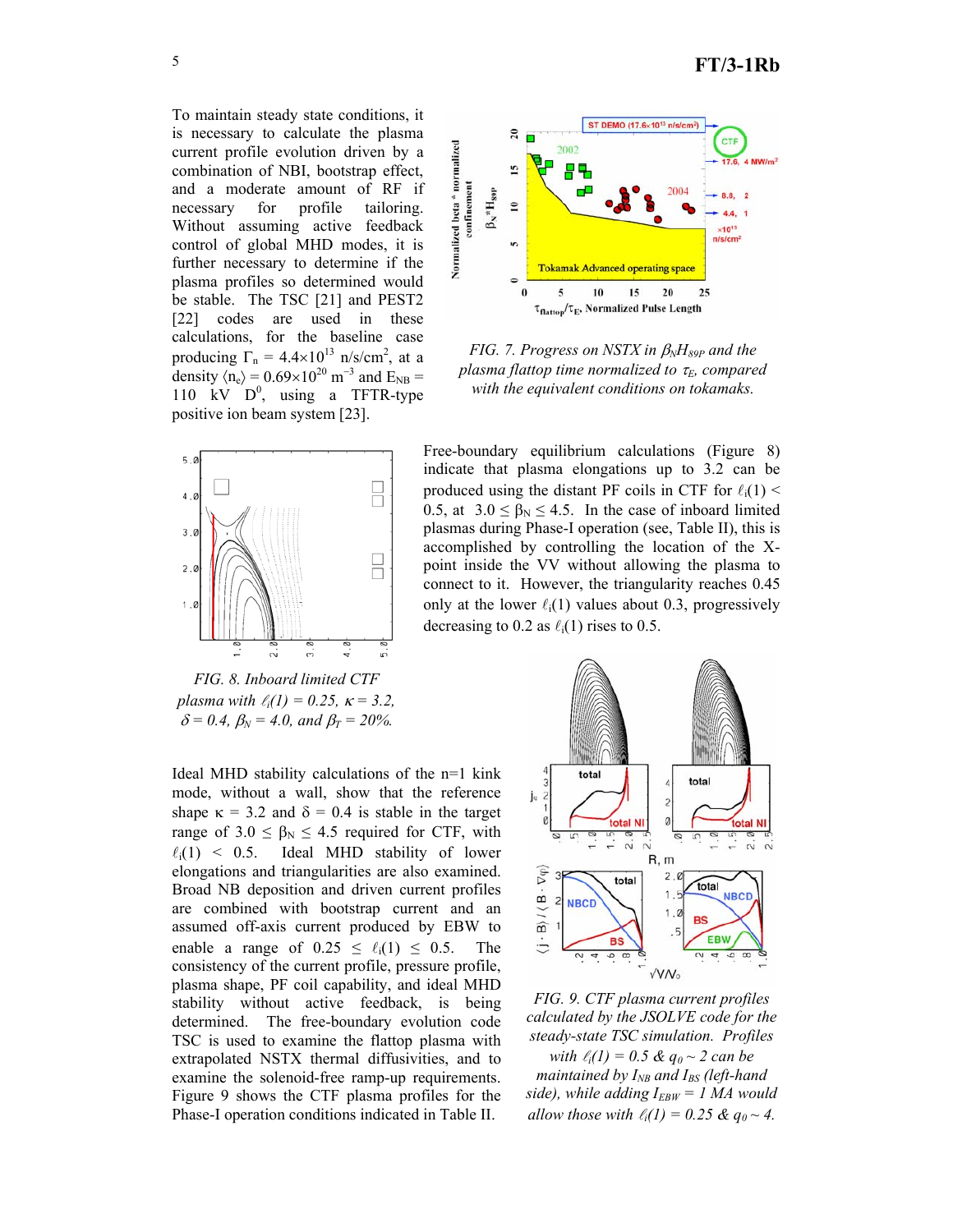## **5. Choices of CTF Parameters**

A new ST systems code [26] has been developed to capture the properties of the ST plasma and the CTF device configuration, as guided by the engineering features and the physics results summarized in Sections 3 & 4. Solutions are constrained by power balance and various physics and engineering limits. Table II provides the key CTF parameters determined by the code, covering three levels of fusion neutron flux, as Phases I, II, and III. The results show that Phases I & II operation of CTF requires plasma conditions that are substantially within the well established limits in  $q_{cyl}$  (≥2.3 for current driven mode stability),  $\beta_N$ (≤4.5 for pressure-driven mode stability without assuming active

| <b>Operation Phase</b>                                               | T    | $\mathbf{I}$ | Ш    |
|----------------------------------------------------------------------|------|--------------|------|
| $\Gamma_{\rm n}$ (10 <sup>13</sup> n/s/cm <sup>2</sup> )             | 4.4  | 8.9          | 18   |
| Fusion neutron heat flux $(W/cm2)$                                   | 100  | 200          | 400  |
| Ip $(MA)$                                                            | 9.1  | 12.8         | 16.1 |
| $q_{cyl}$                                                            | 4.2  | 3.0          | 2.4  |
| $\beta_N$ (%-m-T/MA)                                                 | 3.1  | 3.9          | 5.0  |
| $\beta$ <sub>T</sub> (%)                                             | 14   | 24           | 39   |
| $\langle n_e \rangle (10^{20} / m^3)$                                | 0.70 | 1.0          | 1.5  |
| $n_{\text{GW}}$ (%)                                                  | 16.4 | 16.8         | 20.3 |
| $\langle T_i \rangle$ (keV)                                          | 20   | 22           | 21   |
| $\langle T_e \rangle$ (keV)                                          | 8.1  | 10.7         | 12.6 |
| Equivalent H <sub>98</sub>                                           | 1.6  | 1.5          | 1.4  |
| $f_{BS}$ (%)                                                         | 52   | 43           | 44   |
| $P_{NB+RF}$ (MW)                                                     | 36   | 47           | 65   |
| $E_{NB}$ (kV) for $D^0$                                              | 110  | 160          | 250  |
| $P_{DT}$ (MW)                                                        | 72   | 144          | 288  |
| $P_{\text{Beam-Plasma}}/P_{\text{DT}}(%)$                            | 38   | 31           | 24   |
| $f_{\text{Rad}}(\%)$ for $\Gamma_{\text{Div}} \le 15 \text{ MW/m}^2$ | 65   | 79           | 89   |

feedback mode control), and  $n_{GW}$  ( $\leq 1$  for edge density stability). The modest plasma density in this case also allowed  $\langle T_i \rangle / \langle T_e \rangle \sim 2-3$ , leading to an equivalent H<sub>98</sub> of 1.5-1.6 while maintaining  $H_{98e} = 0.7$  and  $H_{98i} = 4.0$ . The required  $E_{NB}$  of 110-160 kV will permit the use of the TFTR-type positive-ion NBI system [23]. The modest density further leads to a substantial level of beam-plasma fusion fraction  $>30\%$ . As  $\Gamma_n$  is doubled again in Phase-III operation,  $β<sub>N</sub>$  is increased to  $~5$ , which will most likely require active feedback control of the field errors and the Resistive Wall Modes (RWMs) [27,28], while  $n_{GW}$  still remains modest. The density is increased so that  $E_{NB} \sim 250$  kV, requiring JT-60U [24] and LHD-type [25] of negative-ion NBI system. In all three cases,  $f_{BS}$  remains in the range of  $40\%$  -  $50\%$ .

#### **6. Fusion Plasma and Engineering Sciences Knowledge Base for CTF**

With worldwide preparation of the physics basis for ITER [29] and the anticipated ITER construction beginning in 2006, the burning plasma  $(Q \sim 10)$ science base is expected to be completed in the 2020 time scale, thereby establishing the low-Q  $(\sim$ 2-4) database for CTF. However, owing to the large extensions (Table III) in the ST of the fusion plasma science regimes [2], it is necessary to establish the ST knowledge base prior to CTF operation, particularly on supra-Alfvénic fusion  $\alpha$  particle physics [30].

TABLE III. Fusion plasma science regimes revealed in NSTX and projected for CTF, compared to those of ITER

| <b>Plasma Science Conditions</b>                           | <b>NSTX</b> | <b>CTF</b>  | <b>ITER</b>   |
|------------------------------------------------------------|-------------|-------------|---------------|
| Toroidicity, $\varepsilon = a/R_0$                         | $\leq 0.71$ | $≤0.67$     | $\leq 0.3$    |
| Elongation, $\kappa$                                       | $\leq$ 2.5  | $\leq$ 3    | $\leq$ 2      |
| $B_p/B_T$ in large-R region                                | $\sim$ ]    | $\sim$ 1.5  | $\sim 0.2$    |
| Toroidal beta, $\beta_T$                                   | $\leq 0.4$  | $\leq 0.4$  | $-0.02$       |
| Normalized size, $\rho_i^{*^{-1}}$                         | $\sim$ 40   | ~1          | $\sim\!\!800$ |
| Alfvén Mach number, MA                                     | $\sim 0.3$  | $\sim 0.3$  | $-0.01$       |
| Flow shearing rate $(s^{-1})$                              | $~10^6$     | $~10^6$     | Small         |
| $V_{NB}$ or $V_{\alpha}/V_{Alfv\acute{e}n}$                | $\sim$ 4    | $\sim$ 4    | $\sim$ 1      |
| Dielectric constant, $\omega_{\rm pe}^2/\omega_{\rm ce}^2$ | $\sim 10^2$ | $\sim10$    | $\sim$ 1      |
| Edge mirror ratio, M <sub>B</sub>                          | $\leq$ 4    | $\leq$ 4    | $\leq$ 2      |
| Internal flux, $\sim \ell_i R_0 I_p$ (MA-m)                | $-0.3$      | $\sim\!\!4$ | $\sim\!\!60$  |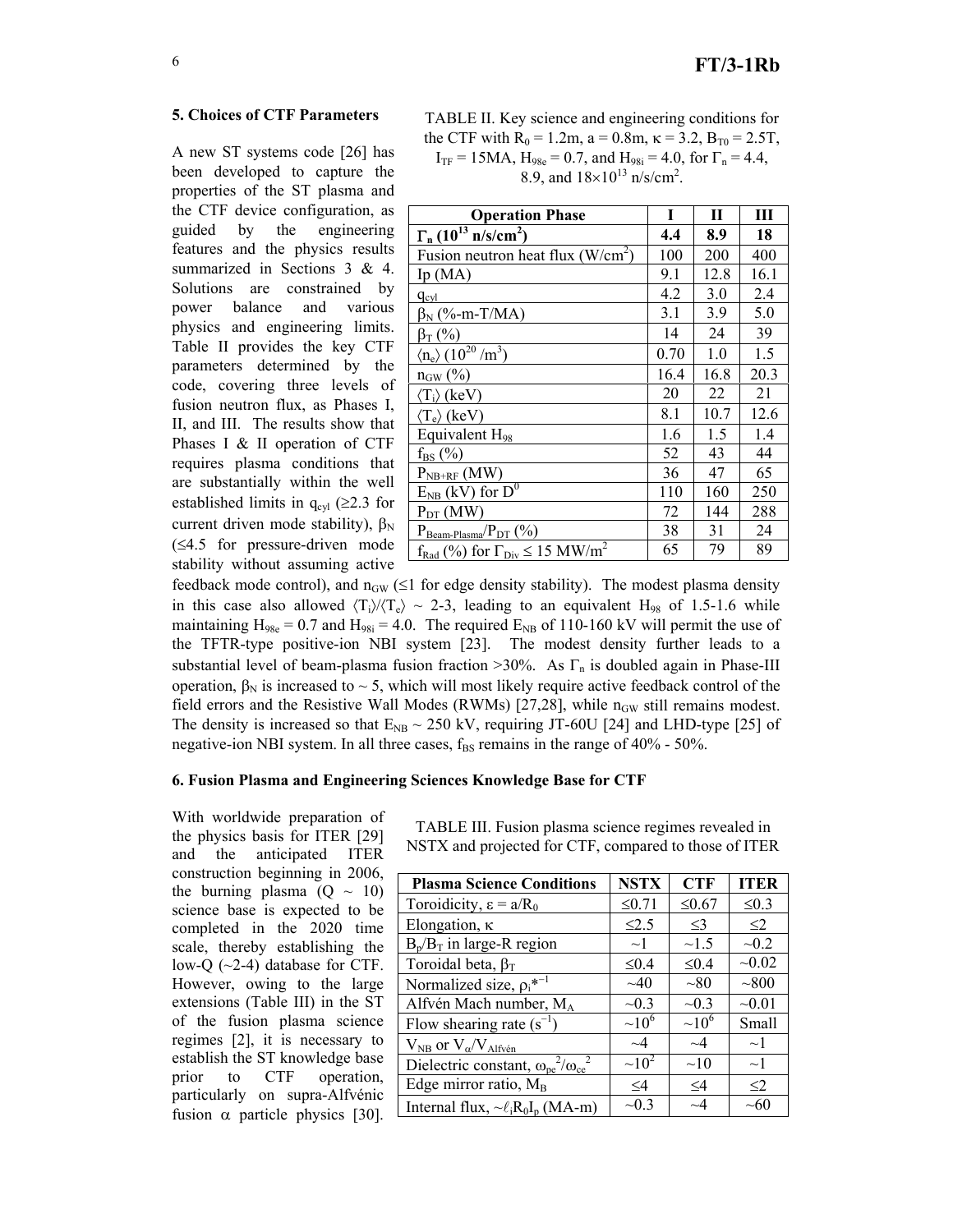Table III also identifies the plasma physics issues of interest to the CTF plasma. Potential contributions from a ST experiment at multiple MAs were discussed earlier in [31]. More recent progress in understanding the new ST physics are available on electron energy confinement [32], EBW heating and current drive [33], and solenoid-free initiation and rampup of plasma current [34,35]. An extended description of the CTF and its physics basis will be submitted for publication under separate cover [36].

ITER plasma operations through 2020 are expected also to establish the engineering science base for long pulse ( $\sim 10^3$  s) burning plasmas, producing a fusion neutron wall flux  $\Gamma_n \sim$  $2.6 \times 10^{13}$  n/s/cm<sup>2</sup>. The systems used to heat, fuel, pump, and confine the ITER plasmas would establish the basis for the initial operation of CTF at  $\Gamma_n \sim 4.4 \times 10^{13}$  n/s/cm<sup>2</sup>. The relatively moderate  $E_{NB}$  determined in Section V suggests that present-day positive-ion [23] and negative-ion NBI techniques [24,25] can be extended to support the CTF steady state operations. However, the engineering science base for the water-cooled, single-turn, normal conducting, copper alloy center leg of the TF coil is needed and uniquely important to CTF.

### **7. Conclusions and Discussion**

In this work, the fusion engineering science conditions to be achieved by the CTF are described. A highly simplified, modest-size  $(R_0 \sim 1.2m)$  ST CTF configuration is shown to be possible and to allow full remote handling assembly and disassembly of all activated chamber systems. Such an approach is deemed required by the testing mission of the CTF, achieving an integrated duty factor of 30%, which would be an order of magnitude increase beyond ITER. Rapid progress in the ST plasma science knowledge base in recent years has provided important new information for the selection of a robust CTF plasma physics regime that is within the known physics limits. A systems code analysis shows that such a CTF has the potential capability to deliver  $\Gamma_n$  in the range of 4.4-18×10<sup>13</sup> n/s/cm<sup>2</sup>. For the lower half of this range ( $\Gamma_n \leq 8.9 \times 10^{13}$  n/s/cm<sup>2</sup>), the required CTF plasma conditions are substantially below the physics limits and are readily produced in NSTX without active feedback control of field errors and MHD modes. The scientific knowledge base for solenoid-less initiation, ramp-up, and sustainment of the ST plasma is identified as the most critical among the remaining physics requirements of CTF. Also identified as critically important is the fusion engineering science knowledge base for the center leg of the TF coil.

It is important to note that progress in fusion plasma and engineering sciences encompassing this range of  $\Gamma_n$  using the CTF will need to be made in concert. A design with full remote handling assembly and disassembly will therefore be indispensable in achieving this progress in a deliberate manner. The results further suggest that a wider range of parameters and performance of CTF would be possible. The lower end would be a smaller fusion unit with  $R_0$  < 1 m producing modest P<sub>DT</sub> (~10 MW) and  $\Gamma_n$  (~0.6×10<sup>13</sup> n/s/cm<sup>2</sup>). The higher end could be a Pilot Plant [37] with  $R_0 \sim 1.5$ m, capable of testing the integrated operation of fusion electricity production at substantial  $P_{DT}$  (~300 MW), while still remaining within the robust ST plasma regime. The CTF parameters presented in Section 5 result from assuming  $H_{98e}$  = 0.7 and  $H_{98i} = 4$  relative to the ITER H-mode scaling. In the event that the ion thermal conductivity in ST using large tangential NBI power can approach the neoclassical level, the projected CTF plasma conditions are likely to improve further, suggesting the importance of this scientific question. With a 2-year maintenance cycle, a DEMO capable of full remote handling of all chamber systems would deliver 4  $MW/m<sup>2</sup>$  flux at 75% duty factor, to an accumulated dose of 60 dpa between maintenance. Material testing to this level will be needed during the next three decades to support the effort to deliver fusion electricity via DEMO. Finally, the constructed cost for the CTF capable of Phase-I operation is estimated, by scaling from those of the major systems of ITER capable of Phase-I operation, is of the order of \$1.05B in 2002 dollars, without contingency.